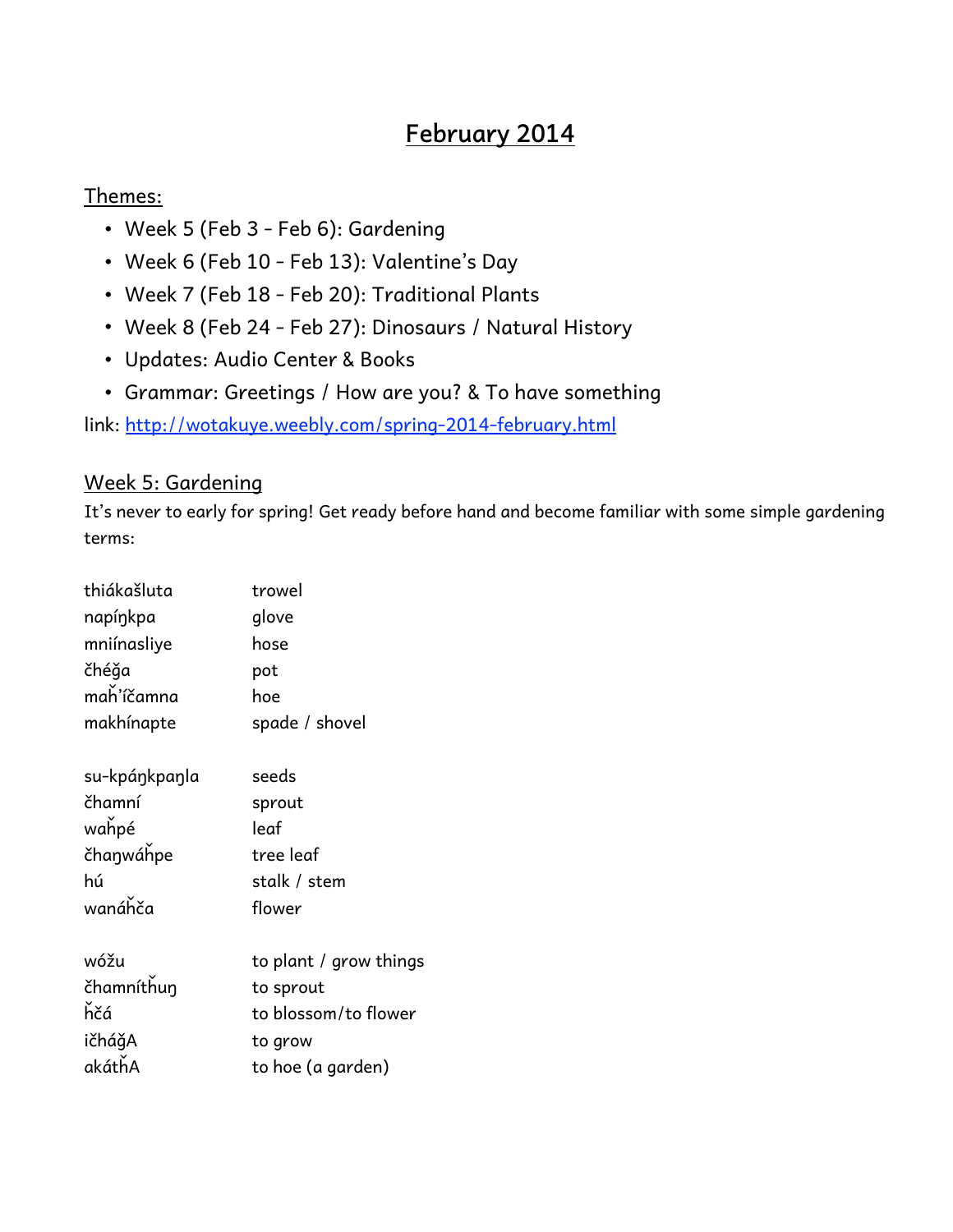# Week 6: Valentine's Day

These are the sayings that were provided during the week of Valentine's Day but they can be said at any time during the year! All of the phrases/questions below are aimed at one person only and can be said by both men and women.

| Waštémayalaka he?            | Do you like me?                                                     |
|------------------------------|---------------------------------------------------------------------|
| Waštéčhilake!                | I like you!                                                         |
| Wóiyotanla čhiyúha!          | You are my favorite!                                                |
| Iháčhikta!                   | I hold you dear! / I cannot ever leave you! / I am attached to you! |
| Wóthekihila mitháwa heníčha! | You are my heart/treasure!                                          |
| Óhinniyan iyótančhila!       | I have always loved you!                                            |
| Óhinniyan iyótančhila kte!   | I will always love you!                                             |
| Thečhíhila!                  | I love you!                                                         |
| Nihópeče!                    | You're beautiful!                                                   |
| Nipángeče!                   | You're awesome!                                                     |
| Nikhíli!                     | You're cool!                                                        |
| Líla ničhó!                  | You're really pretty                                                |

The sentences below end with the word "yé" - notice the accent mark on the vowel, this is not like the usual ye/yo commands. yé marks a mild request, like saying "please!" and can be used when talking to one or more people!

| (Please) smile!   |
|-------------------|
| (Please) hug me!  |
| (Please) kiss me! |
|                   |

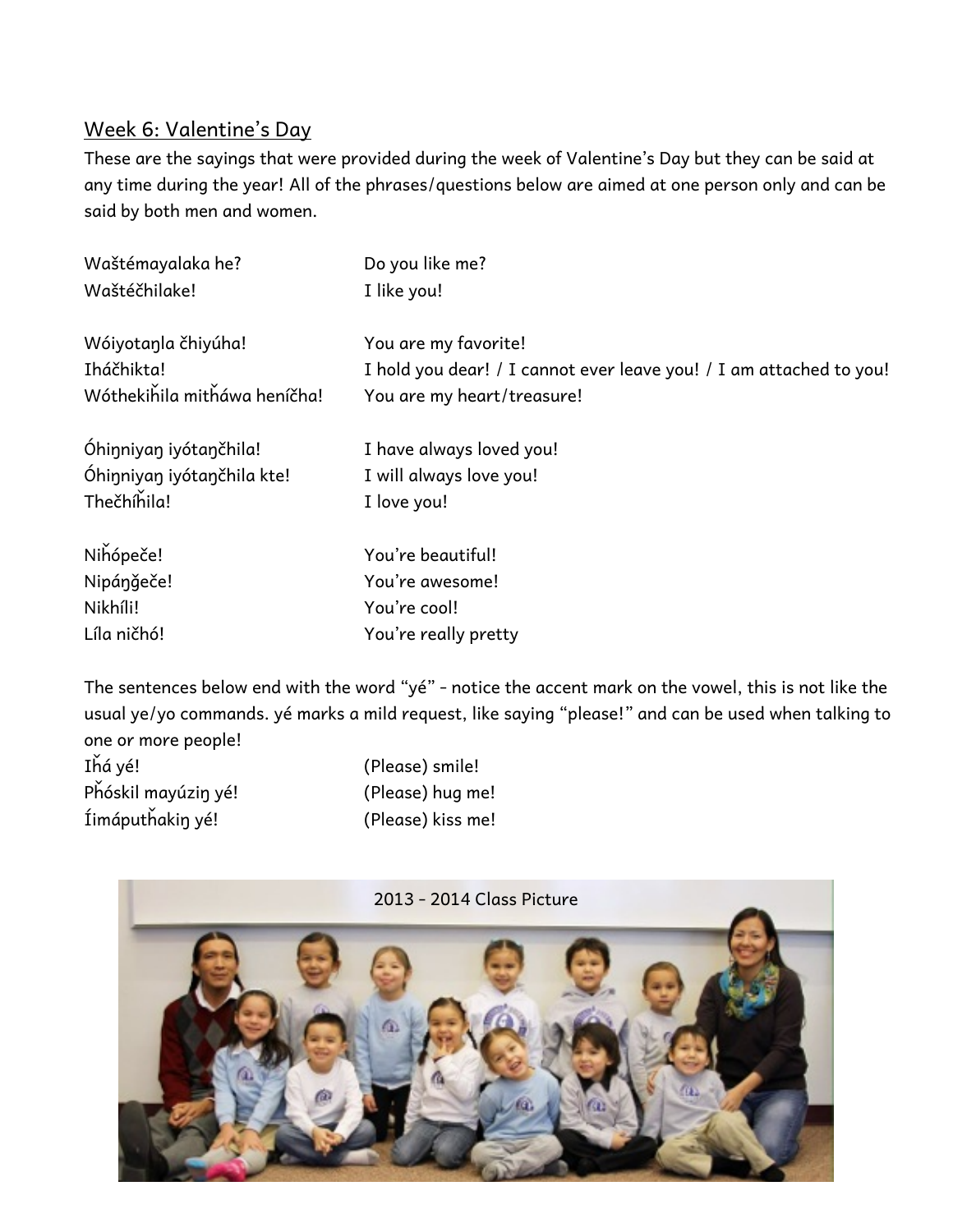# **Week 7: Traditional Plants**

Use the following words and phrases when you smudge yourself or in your home.

| wačhánǧa  | sweetgrass              |
|-----------|-------------------------|
| phežíhota | sage                    |
| hanté     | cedar                   |
| wízilye   | incense, smudging herbs |
| phežúta   | medicine                |

In this first group of verbs and sentences, we are talking about simply smudging (i.e. lighting the sage/medicine and letting it burn).

| zilyÁ                       | to burn smth for smudging                 |
|-----------------------------|-------------------------------------------|
| Phežíhota kin lé zilwáye.   | I am burning this sage.                   |
| wazílyA                     | to burn herbs ritually, to smudge         |
| Wazílwaye.                  | I am smudging.                            |
| Wazíľunyanpi.               | We are smudging.                          |
| waštémna                    | to smell good                             |
| Táku waštémna un wazílwaye. | I am smudging with sweet smelling things. |

With the next verb and sentences we are talking about actually smudging **something** or **someone** (i.e. like smudging your child in the morning).

| to smudge smth/sb ritually       |
|----------------------------------|
| I smudged him/her with medicine. |
| I smudged him/her with sage.     |
| I am smudging you with sage.     |
| I will smudge you with sage.     |
|                                  |

This next verb is a little more difficult, we use it when we talk about smudging ourselves.

| azíľ ič'iyA                    | to smudge oneself with smth      |
|--------------------------------|----------------------------------|
| Phežíhota un azílmič'iye.      | I smudged myself with sage.      |
| Hínhanna čhánna azílmič'iye.   | In the mornings I smudge myself. |
| Phežíhota un azíl'unkič'iyapi. | We smudge ourselves with sage.   |

There is a really nice sentence in the online dictionary under the entry "azíl'ič'iyA": Wóihaŋble waŋží šíča čha luhá háŋtaŋš, pȟežíȟota uŋ azíl'ič'iyiŋ na wačhékiya yo, héčhel Tȟuŋkášila wóihaŋble k'uŋ hé yuȟéyab ičú kte.

If you have a bad dream, smudge yourself with sage and pray, that way the Creator will take that dream away.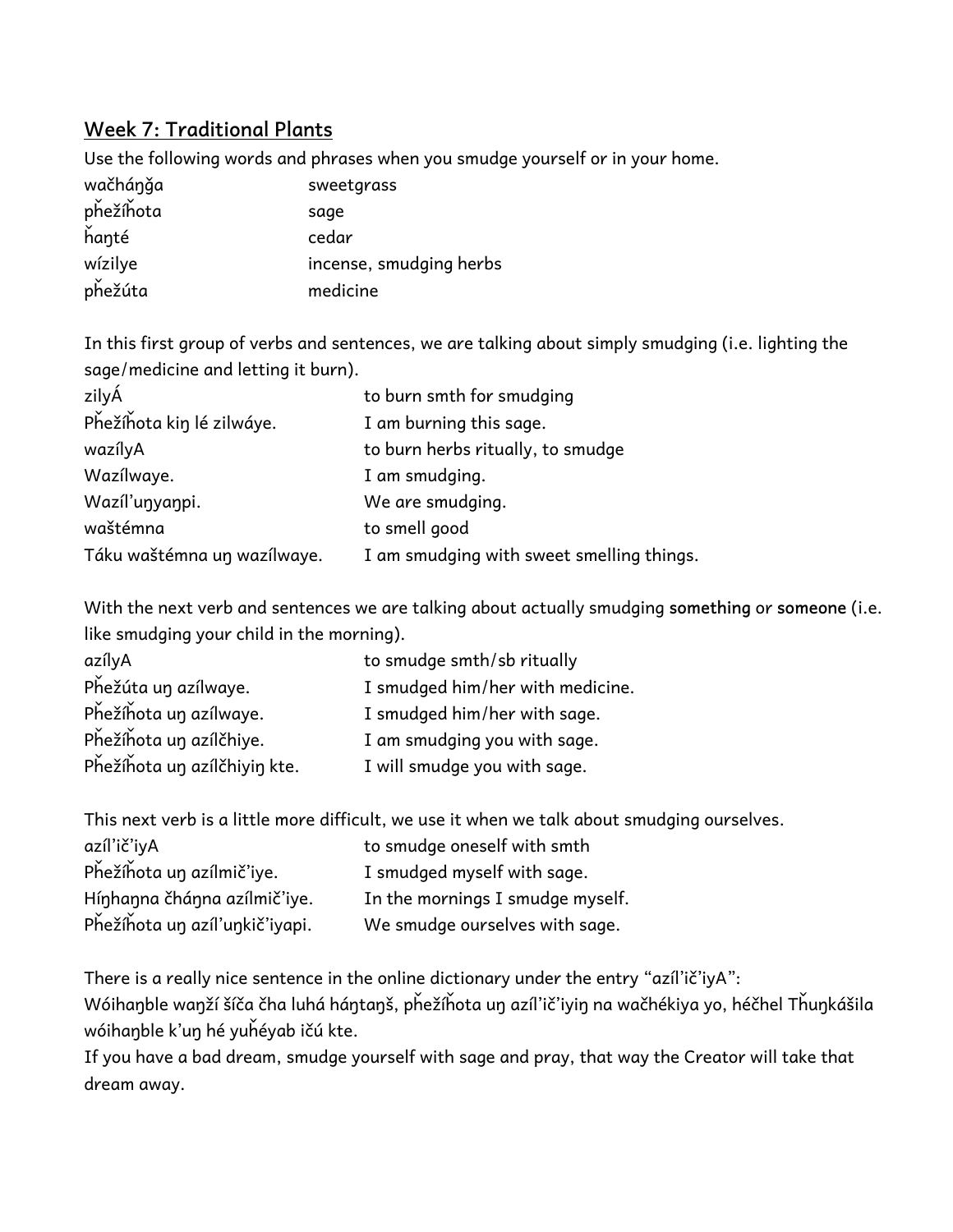# Week 8: Dinosaurs / Natural History

Use the "Dinosaur Counting" pdf to practice counting and number recognition.

- Uŋkčéǧila tȟáŋka Dinosaur Uŋkčéǧila wikčémna. There are ten dinosaurs.
- Uŋkčéǧila tȟáŋka tóna he? How many dinosaurs are there? Uŋkčéǧila \_\_\_\_\_\_\_\_.<br>There are \_\_\_\_\_\_ dinosaurs. Unkčéğila yámni. There are three dinosaurs.



Directions:

- 1. Print out the PDF.
- 2. Cut out the pictures and the numbers.
- 3. Place pictures in one stack, numbers in another.
- 4. Ask questions to gauge number recognition and to practice counting.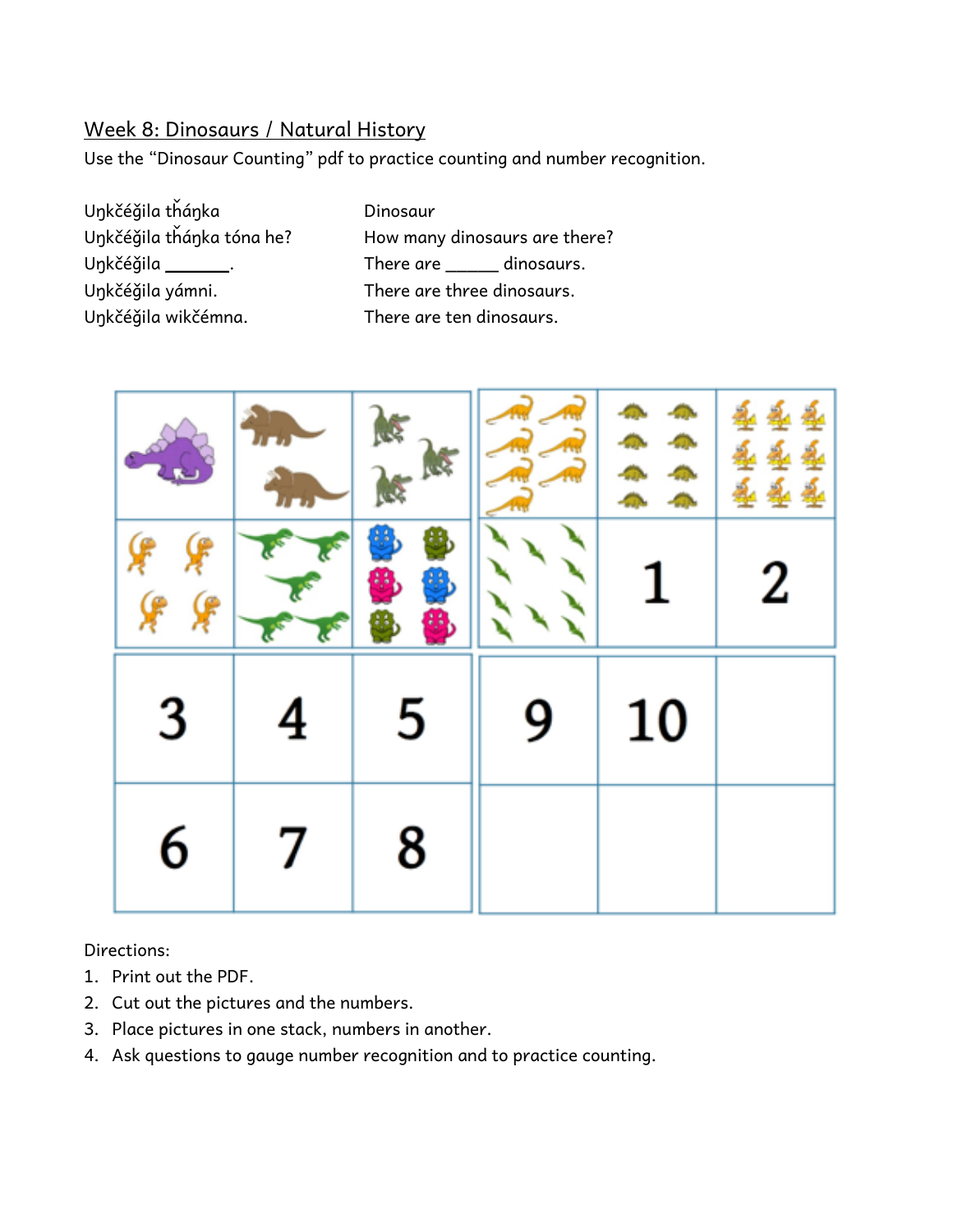#### **Audio Books**

We are beginning to create our own audio center for the students!



How many chicks can you see? Unžínčala tóna wanwíčhalaka he?

Can you spot a sleeping kitten? Igmúla wan ištínme kin wanláka he?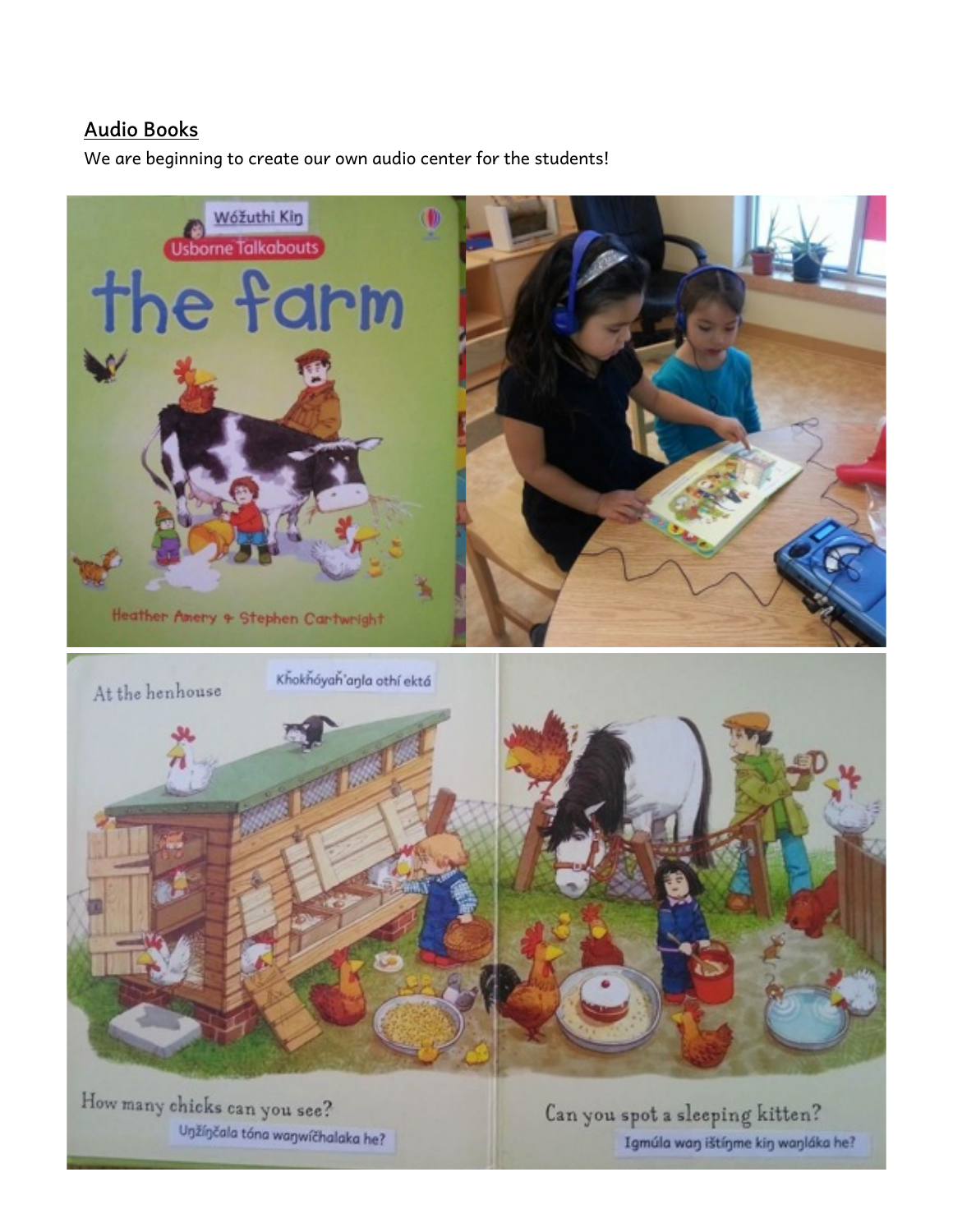# **Greetings**

Start using the following greetings in your everyday lives! In the first column are the greetings that are to be used with one person and the second column contains the same greetings for when you talk to more than one person.

| To one person:                   | To more than one person:                                              | Wašíčuiyapi:            |
|----------------------------------|-----------------------------------------------------------------------|-------------------------|
| Tanyán yahí!                     | Tanyán yahípi!                                                        | Welcome!                |
| Tanyán yaglí!                    | Tanyán yaglípi!                                                       | Welcome back!           |
| Tanyán wančhíyanke!              | Tanyán wančhíyankapi!                                                 | It is good to see you!  |
| Iyúškinyan wančhíyanke!          | Iyúškinyan wančhíyankapi!                                             | It is nice to meet you! |
| Anpétu kin lé tanyán máni ye/yo! | Anpétu kin lé tanyán máni pe/po!                                      | Walk well today!        |
| Anpétu kin lé tanyán ún we/wo!   | Anpétu kin lé tanyán ún pe/po!                                        | Be well today!          |
|                                  | Anpétu kin lé oíyokphi yuhá ye/yo! Anpétu kin lé oíyokphi yuhá pe/po! | Have a good time today! |
| Tanyán ománi ye/yo!              | Tanyán ománi pe/po!                                                   | Travel well!            |
| Tókša akhé waŋčhíyaŋkiŋ kte!     | Tókša akhé wančhíyankapi kte!                                         | I will see you again!   |
| Tókša hínhanni kin!              |                                                                       | See you tomorrow!       |

# **How are you?**

Use the following questions and responses when asking someone how they are doing. There are many different ways to ask the same thing and may different ways that you could respond.

| To one person:         | To more than one person: | Wašíčuiyapi: |
|------------------------|--------------------------|--------------|
| Tókheškhe yaún he/hwo? | Tókheškhe yaúnpi he/hwo? | How are you? |
| Toníktuka he/hwo?      | Toníktukapi he/hwo?      | How are you? |
| Tókhel yaún he/hwo?    | Tókhel yaúnpi he/hwo?    | How are you? |

In the first column there are ways to respond for yourself, if you are in a group you could also respond with the answers in the second column.

| 1st person singular (I) | 1st person plural (we) | <u> Wašíčuiyapi:</u>    |
|-------------------------|------------------------|-------------------------|
| Tanyán waún.            | Tanyán unk'únpi        | I am / we are well.     |
| Tanyán waún šni.        | Tanyán unk'únpi šni.   | I am / we are not well. |
| Čhantémawašte.          | Čhantéunwaštepi.       | I am / we are happy.    |
| Čhantémašiče.           | Čhantéunšičapi.        | I am / we are sad.      |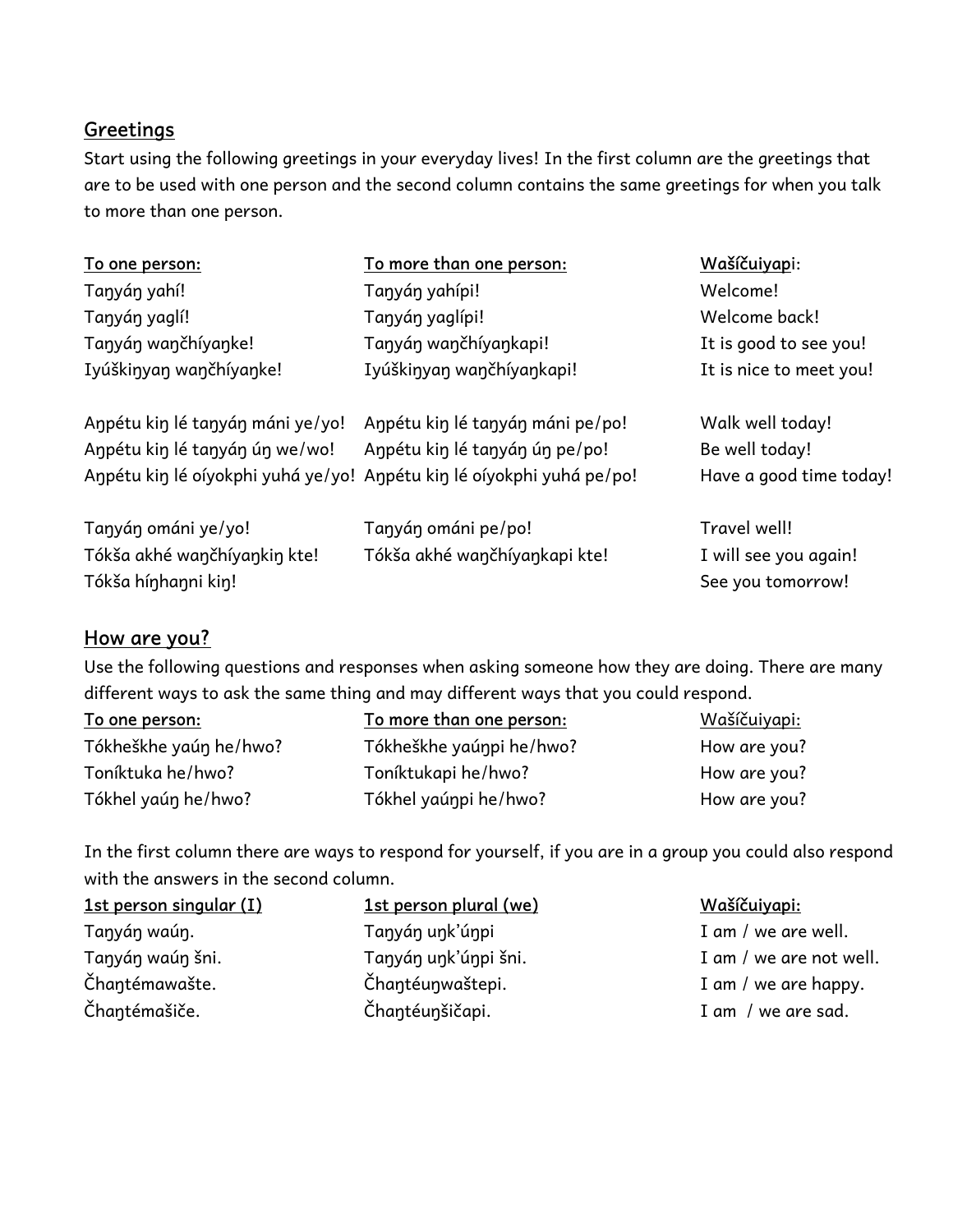# **To have something - Yuhá**

This is a pattern that is used very often amongst ourselves and with our children: "I have a plate, do you have a plate?" To start out with we will only be talking about single object (a plate, a phone, a book, etc) and not plural objects (some plates, some phones, some books, etc).

We'll start our patterns by using three simple nouns:

| wówapi  | book       |
|---------|------------|
| thaspán | apple      |
| wícazo  | pencil/pen |

| <b>QUESTION</b>        | "Do you have a ____?" |
|------------------------|-----------------------|
| Wówapi wanží luhá he?  | Do you have a book?   |
| Thaspán wanží luhá he? | Do you have an apple? |
| Wíčazo wanží luhá he?  | Do you have a pencil? |

As you read the previous sentences, take notice of a few important things:

- luhá means "you have", the "you" is a part of the word already.
- waŋží is used here to mean "a" or "an", you may be used to seeing it as meaning "one", it means that also!

| <b>POSITIVE RESPONSE</b> | "Yes, I have a $\_\_\_\$ ." |
|--------------------------|-----------------------------|
| Hán, wówapi wan bluhá.   | Yes, I have a book.         |
| Hán, thaspán wan bluhá.  | Yes, I have an apple.       |
| Hán, wíčazo wan bluhá.   | Yes, I have a pencil.       |

As you read the previous sentences, once again take notice of a few important things:

- bluhá means "I have", the "I" is a part of the word already.
- waŋ is used here to mean "a" or "an" again, this is a difference that Lakota has that English does not have.
- Lakota distinguishes between waŋží (a hypothetical thing) and waŋ (a real thing).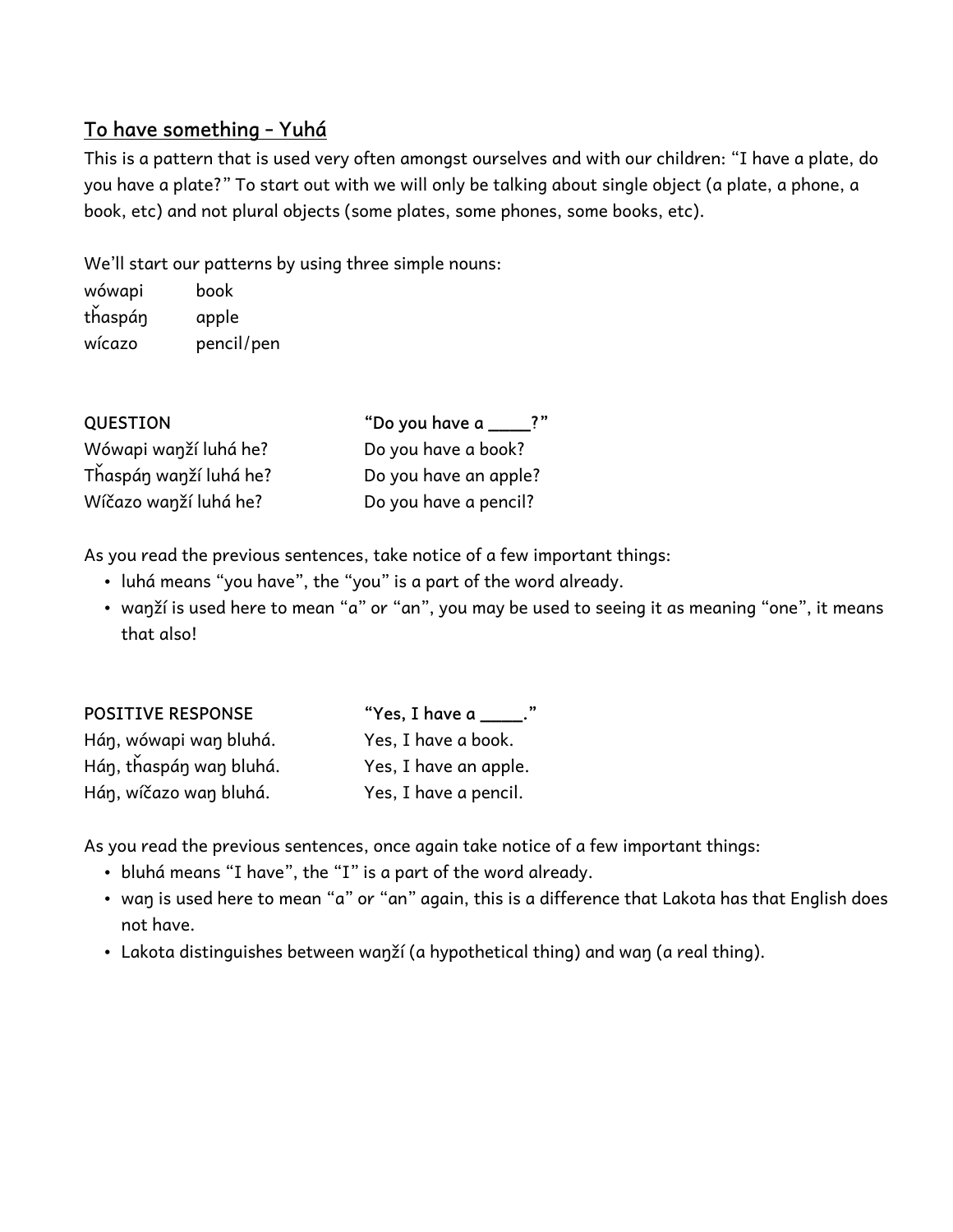| <b>NEGATIVE RESPONSE</b>         | "No, I do not have a        |
|----------------------------------|-----------------------------|
| Hiyá, wówapi wanžíni bluhá šni.  | No, I do not have a book.   |
| Hiyá, thaspán wanžíni bluhá šni. | No, I do not have an apple. |
| Hiyá, wíčazo wanžíni bluhá šni.  | No, I do not have a pencil. |

As you read the previous sentences, take notice of the further differences that are present:

- We once agin use the word bluhá for "I have"
- waŋžíni once again means "a" or "an", but this word is used for non-existent things (compare to the word waŋží used with hypothetical things and waŋ used real things).
- Finally, the word "šni" is added to the end of the sentences, this along with waŋžíni give the negative meaning.

#### **To recap:**

Lakota differs from English by using three different forms of the word "a"/"an" depending on the context in which it is used:

| - waŋží   | "a/an" | hypothetical thing, used in questions and other uncertain circumstances |
|-----------|--------|-------------------------------------------------------------------------|
| - wan     | "a/an" | real thing, used when the object in question exists                     |
| - wanžíni | "a/an" | non-existent thing, used when the object does not exist                 |

Use the following guide for making your own questions and answers. Remember, we are only talking about SINGLE objects:

| wanží lugá he?                   | Do you have a                      |
|----------------------------------|------------------------------------|
| Hán, wan bluhá!                  | Yes, I have a $\rule{1em}{0.15mm}$ |
| ____ waŋžíni bluhá šni.<br>Hiyá, | No, I do not have a                |

Try asking questions with different words:

| šiyútakan       | laptop    |
|-----------------|-----------|
| iyéčhinkinyanke | car       |
| oákanke         | chair     |
| omás'aphela     | cellphone |
| ógle            | shirt     |
| wóžuha          | bag       |

Challenge yourself to look up new words to use to practice with this pattern!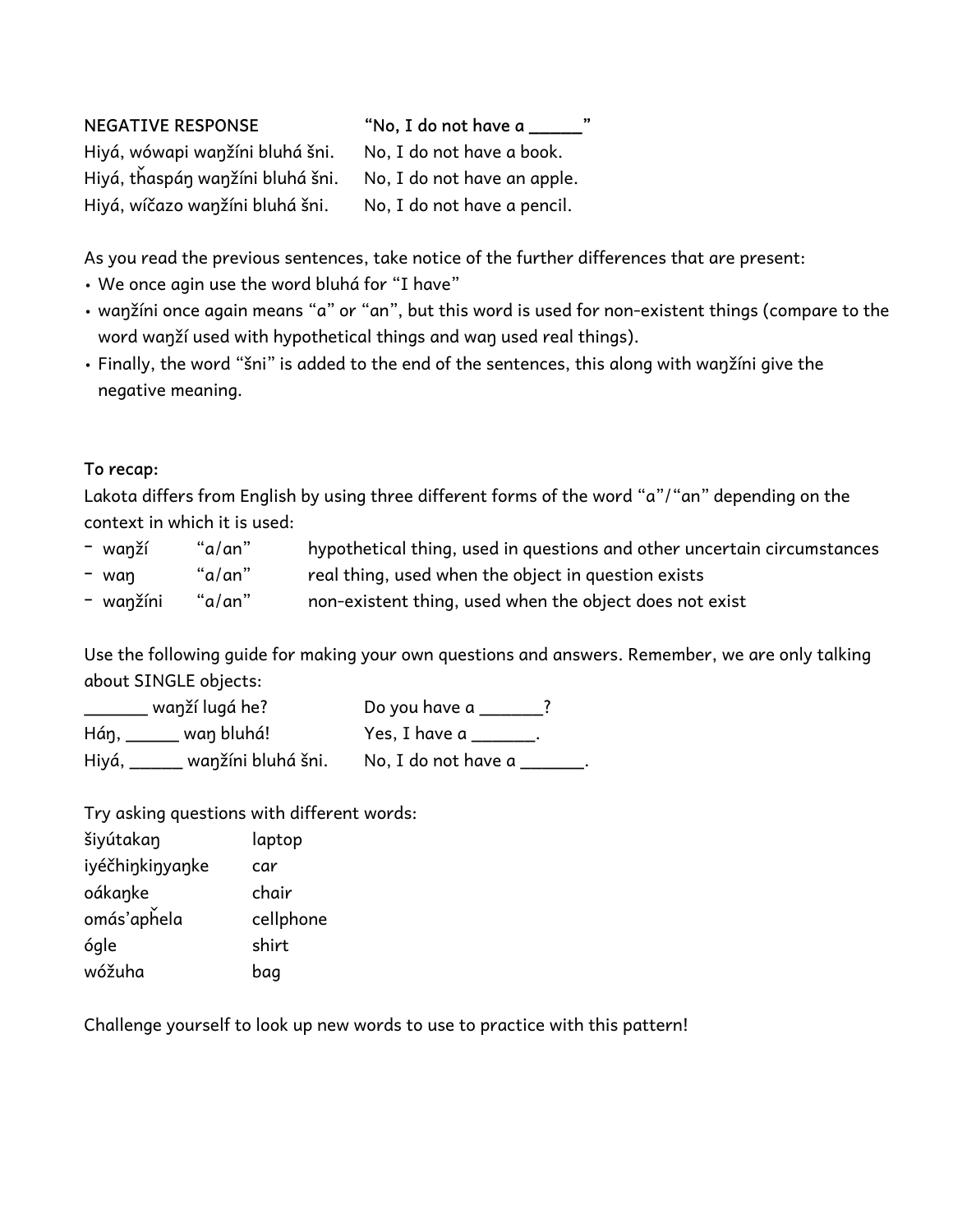# **Vocabulary - http://quizlet.com/\_mpv5e**

| English                | Lakota        | Conjugation                                             |
|------------------------|---------------|---------------------------------------------------------|
| trowel                 | thiákašluta   |                                                         |
| glove                  | napínkpa      |                                                         |
| hose                   | mniínasliye   |                                                         |
| pot                    | čhéğa         |                                                         |
| hoe                    | maȟ'íčamna    |                                                         |
| spade / shovel         | makhínapte    |                                                         |
| seeds                  | su-kpáŋkpaŋla |                                                         |
| sproud                 | čhamní        |                                                         |
| leaf                   | wahpé         |                                                         |
| tree leaf              | čhanwáhpe     |                                                         |
| stem                   | hú            |                                                         |
| flower                 | wanáȟča       |                                                         |
| to plant / grow things | wóžu          | 1s: wówažu<br>2s: wóyažu<br>1p: wóuŋžupi                |
| to sprout              | čhamníthun    |                                                         |
| to blossom / to flower | hčá           |                                                         |
| to grow                | ičháǧA        |                                                         |
| to hoe (a garden)      | akáthA        |                                                         |
| to like / love sb      | waštélakA     | 1s: waštéwalake<br>2s: waštéyalake<br>1p: waštéuŋlakapi |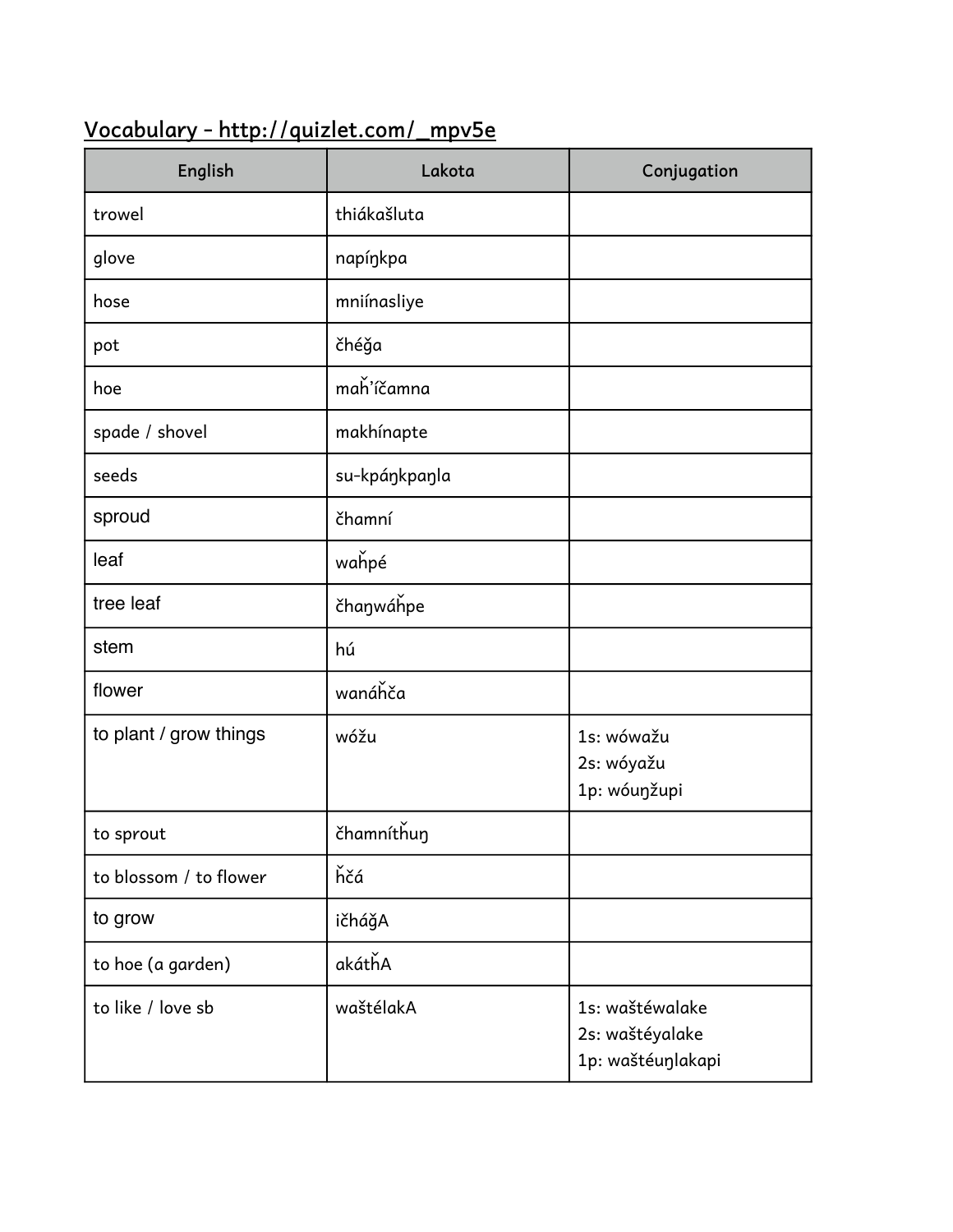| English                           | Lakota      | Conjugation                                          |
|-----------------------------------|-------------|------------------------------------------------------|
| favorite                          | wóiyotaŋla  |                                                      |
| to feel attached to sb            | ihákta      | 1s: iháwakta<br>2s: iháyakta<br>1p: iháuŋktapi       |
| treasure                          | wóthekihila |                                                      |
| always                            | óhiŋniyaŋ   |                                                      |
| to favor sb/smth                  | iyótaŋla    | 1s: iyótaŋwala<br>2s: iyótaŋyala<br>1p: iyótaŋuŋlapi |
| to love sb/smth                   | thehíla     | 1s: thewáhila<br>2s: theyáhila<br>1p: theúnhilapi    |
| to be extremely beautiful         | hópečA      | 1s. mahópeče<br>2s: nihópeče<br>1p: uŋȟópečapi       |
| to be extreme / to be<br>awesome  | páŋǧečA     | 1s: mapáŋǧeče<br>2s: nipáŋǧeče<br>1p: uŋpáŋǧečapi    |
| to be awesome/cool                | khilí       | 1s: makhíli<br>2s: nikhíli<br>1p: uŋkhílipi          |
| to be pleasing / cute /<br>pretty | čhó         | 1s: mačhó<br>2s: ničhó<br>1p: unčhópi                |
| to smile                          | ihá         | 1s: iwáha<br>2s: iyáha<br>1p: uŋkíȟapi               |